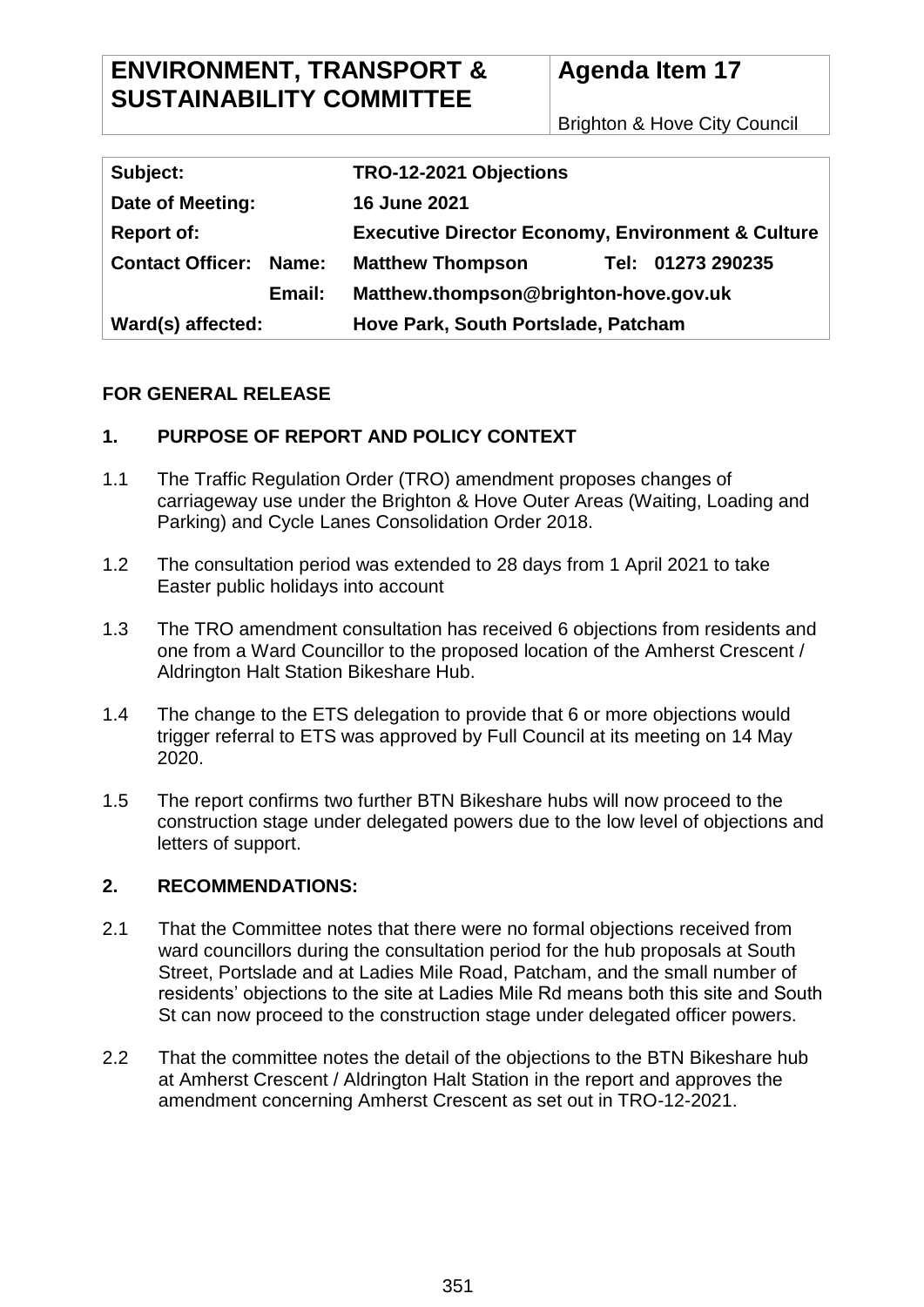## **3. CONTEXT/ BACKGROUND INFORMATION**

- 3.1 South St Portslade is the site of a major housing development at the former Brewery site adjacent. There are shops, pubs and cafes nearby. A Bikeshare hub will allow commuters to access Portslade Station and other cyclists to connect with the city wide bikeshare network. The nearby former Kings School site is being converted into council offices and staff commuting into the area will also be able to use Bikeshare.
- 3.2 The site at Ladies Mile Road Patcham is near many trip attractors including two schools, a community centre, a library, restaurants, cafes and shops either side of the junction with Winfield and Mackie Avenues. It does not remove parking directly outside retail frontages but is adjacent to a bus stop.
- 3.3 Aldrington Halt Station is the mainline station in the city which is furthest from an existing BTN Bikeshare hub
- 3.4 There will be three Bikeshare hubs in areas directly north of the station by summer 2021. The Amherst Crescent Hub and extra cycle parking will incentivise commuting journeys using bikeshare and private cycles from these areas to Aldrington Halt Station.
- 3.5 More hubs north of this location are planned as part of the BTN Bikeshare reorganisation to make the scheme city wide and to introduce ebikes which encourage cycling in hilly areas.
- 3.2 The Office of Rail and Road has published data to show 224,798 passengers used the station in the year 2019 -20. Station usage figures showed an 8.6% increase in 2019-20 on the previous year.
- 3.3 The hub and private cycle parking will promote cycling to the station, encouraging a shift from car usage which may reduce demand for parking in the area. The convenient site greatly improves cyclist access to the station.
- 3.5 Many pedestrians including school pupils use the rail underpass near the proposed site on a daily basis. Locating the hub here would mean less motorised vehicles moving in an area north of the underpass without footways. The site's current usage as car parking presents a potential hazard for pedestrians using the tunnel.
- 3.6 An independent Stage 1&2 Road Safety Audit has been carried out which made no recommendations for alterations to the design. See Appendix 1.
- 3.7 City Transport colleagues in Parking Infrastructure have confirmed there are no plans in the foreseeable future to introduce any extension to the controlled parking zone or any other schemes at this location.
- 3.8 The hub's modular design means it can easily be moved to the new kerb if a pedestrian scheme is brought forward for the Amherst Crescent spur and finds support with residents and commuters.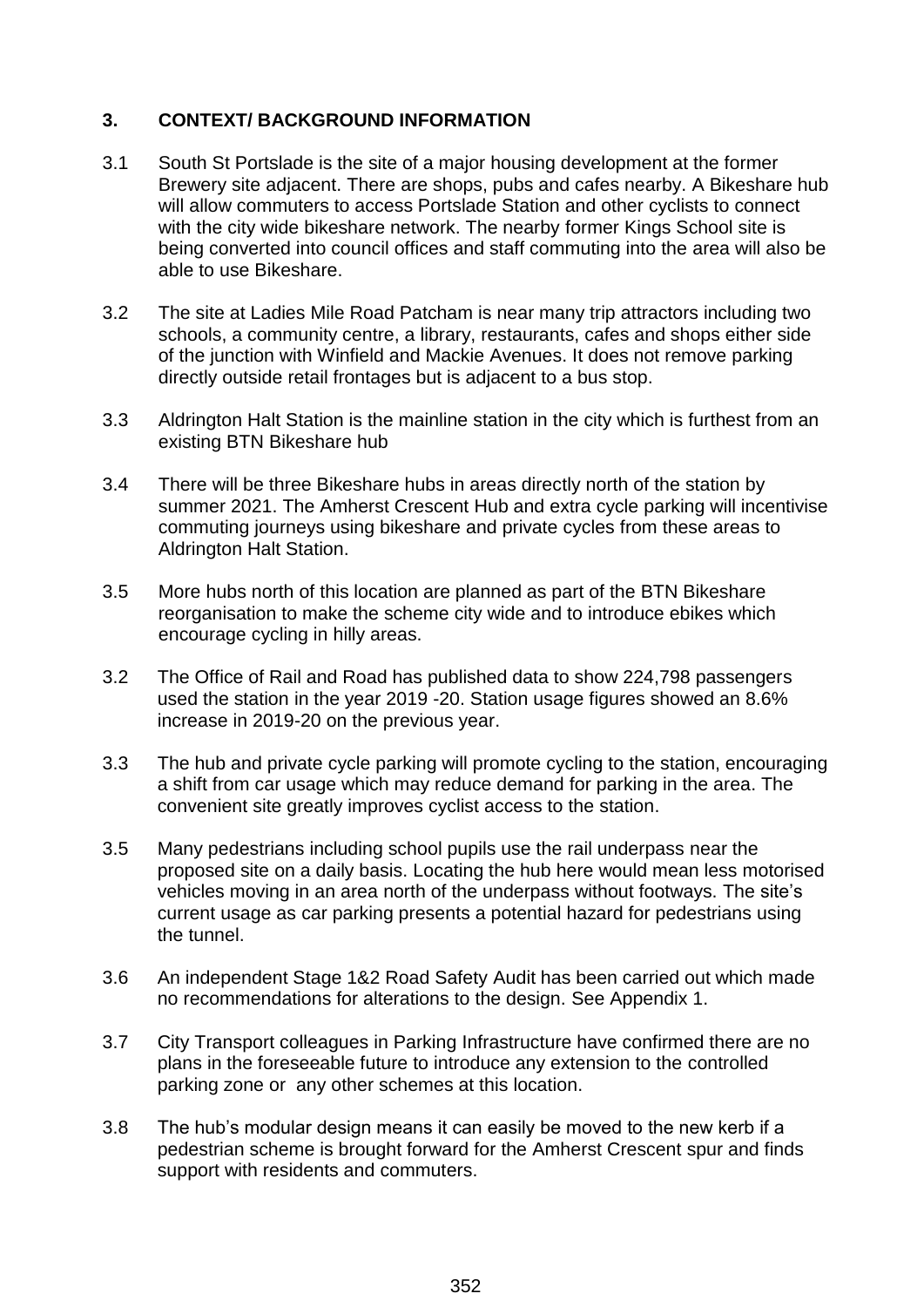3.9 Barriers at the northern and southern approaches to the rail tunnel underpass have recently been removed to improve disabled cyclist access in response to stakeholder issues raised. These works were implemented via a small works highways project used for improvements such as dropped kerbs and guard rail removal. The signage prohibiting cycling has been removed and was not enforceable because it was not included in the Traffic Regulation Order. Additional 'Share the Space' signage will be added to encourage cyclists to slow down on the tunnel approaches. The impact of this will be monitored and reviewed.

# **4 ANALYSIS & CONSIDERATION OF ANY ALTERNATIVE OPTIONS**

The following alternative sites for a hub near Aldrington Halt Station were considered:

- 4.1 Ruskin Place south of the railway underpass between Ruskin Rd and Tamworth Rd was ruled out due to insufficient width. Putting a hub against the wall of a private house is something the scheme tries to avoid across the network in order to reduce noise impacts on occupiers.
- 4.1.2 The width in Ruskin Place isn't sufficient to put the bikes in the middle between the central trees. A hub in this position could make deliveries and access to residential frontages more difficult. Buggies and wheelchair access could potentially be obstructed with a hub in the middle if bikes are not left docked by users correctly.
- 4.2 The Rail operator Govia Thameslink confirms there are no plans to create a station access from St Joseph's Close or pedestrian access between Amherst Crescent and St Joseph's Close so local residents will not benefit from a hub in St Joseph's Close.
- 4.3 There is insufficient width at the northern end of Ruskin Road to allow turning space for vehicles if a hub was placed in the carriageway.
- 4.4 Tamworth Rd or Mortimer Rd sites would necessitate removing parking bays in a CPZ and would not be welcomed by residents. Replacing the motorcycle bay and adjacent double yellow lining with a hub on Mortimer Rd would make station access for motorcycle users more difficult and disrupt sight and desire lines for pedestrians crossing north to south.
- 4.5 Alternative sites for hubs on or near the Old Shoreham Road temporary cycle lanes were considered as part of Emergency Active Travel Fund Tranche 1 measures.
- 4.5.1 An on-carriageway proposal for a hub at the northern end of Leighton Road was abandoned because an independent Road Safety Audit on the site raised concerns about turning space for vehicles in the available road width.
- 4.5.2 An alternative footway site near the Leighton Rd Junction was also considered, but the proportion of the footway fronting Old Shoreham road near this junction (nearest the kerb) which is in public ownership is not wide enough to allow for a hub. The majority of the footway width at this point is on privately owned land.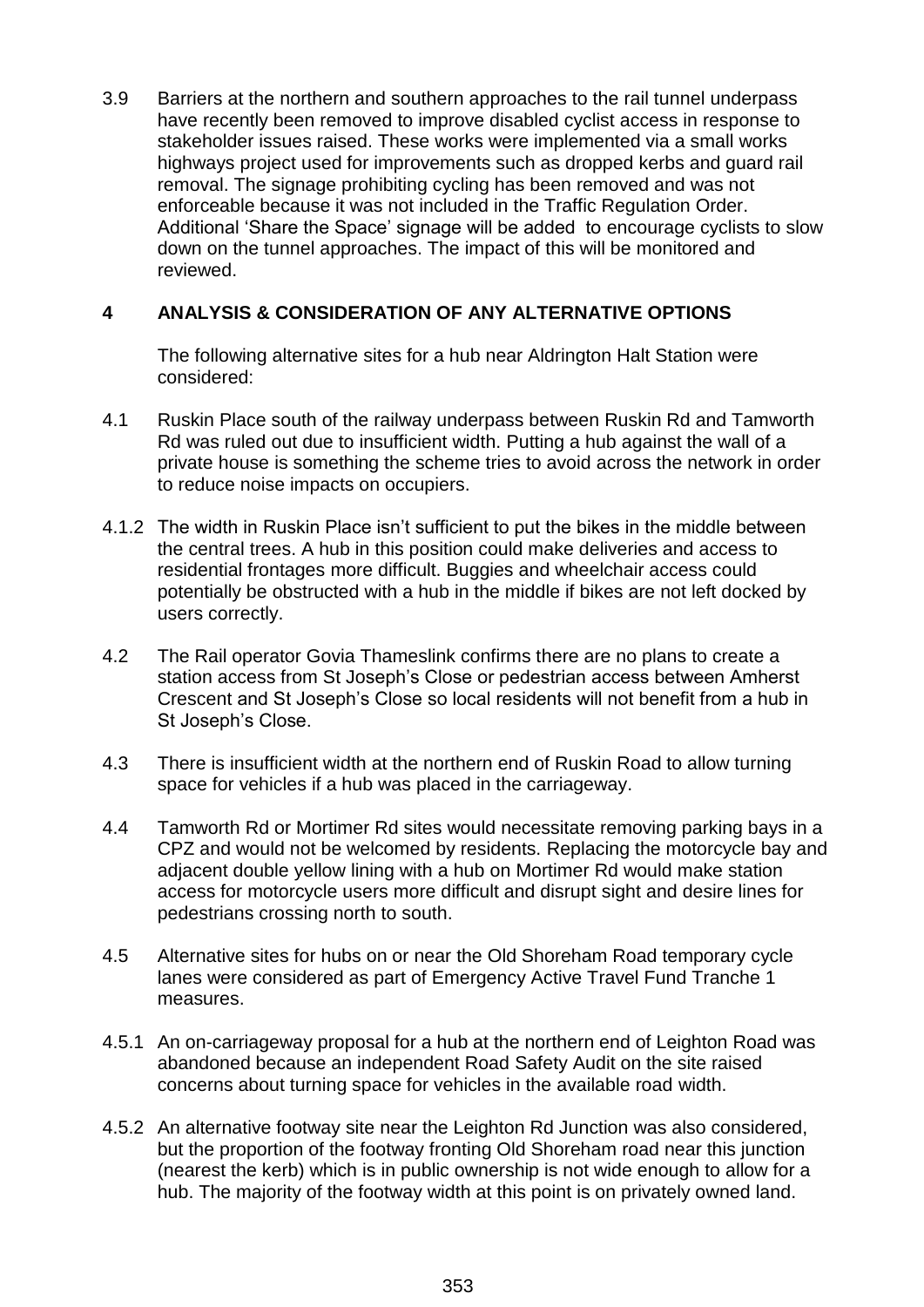- 4.5.3 The landowners of the adjacent site were approached, but they made it clear they could not consent to a hub on their land because they want to bring forward plans for redevelopment of the site. If this took up the entire footprint of the site, a hub adjacent to the Old Shoreham Road kerb could become an obstruction for wheelchair users and buggies.
- 4.5.4 Legal costs associated with the leasing of privately owned land at the southern end of Holmes Ave and the short lease term available meant a proposed hub in this location was also impractical.

#### **5 COMMUNITY ENGAGEMENT & CONSULTATION**

- 5.1 The South St Portslade Hub was the subject of three enquiries from residents and one message of support. All enquiries were responded to while the consultation was still open.
- 5.2 The Ladies Mile Rd Hub was the subject of one enquiry, four resident objections and four messages of support. Objections were responded to directly (where a contact was given) once the consultation had closed. The Big Lemon Bus co which runs services stopping at the adjacent bus stop has no concerns.
- 5.3 The Amherst Crescent / Aldrington Halt Hub proposal received 6 resident objections and a formal objection from a Ward Councillor. This report deals with those objections.
- 5.4 Objectors claimed the Amherst Crescent Hub will displace car parking in an area where there are no parking controls and residents struggle to find parking places because of parking by commuters but do not consider the Bikeshare hub's potential for reducing car parking space demand.
- 5.5 Objectors suggested the hubs on Portland Road are close enough to Aldrington Halt station, but the nearest hub is over 400m distance from the station. Hub locations are commercial decisions and the current operator believes the nearest hub on Portland Road will not attract station users.
- 5.6 Some residents believe the majority of vehicles which are routinely parked in this area may belong to residents living on the southern side of the rail line where there is an existing CPZ and a limit to the number of parking permits per household.
- 5.7 Objectors claimed that the Amherst Crescent Hub would restrict refuse collection access. Refuse vehicles sometimes struggle to get down Aldrington Avenue because of parking but the hub is not on that route.
- 5.8 Objectors claim no market research has been done to justify the Amherst Crescent Hub. Station usage figures are referred to at section 3.2. The Bikeshare operating system allows the current scheme operator to track existing Bikeshare usage and they are satisfied this location will generate sufficient demand.
- 5.9 A Ward Councillor has objected on safety grounds. However, an independent Stage 1&2 Road Safety Audit commissioned by the Council identified no issues with the site or design.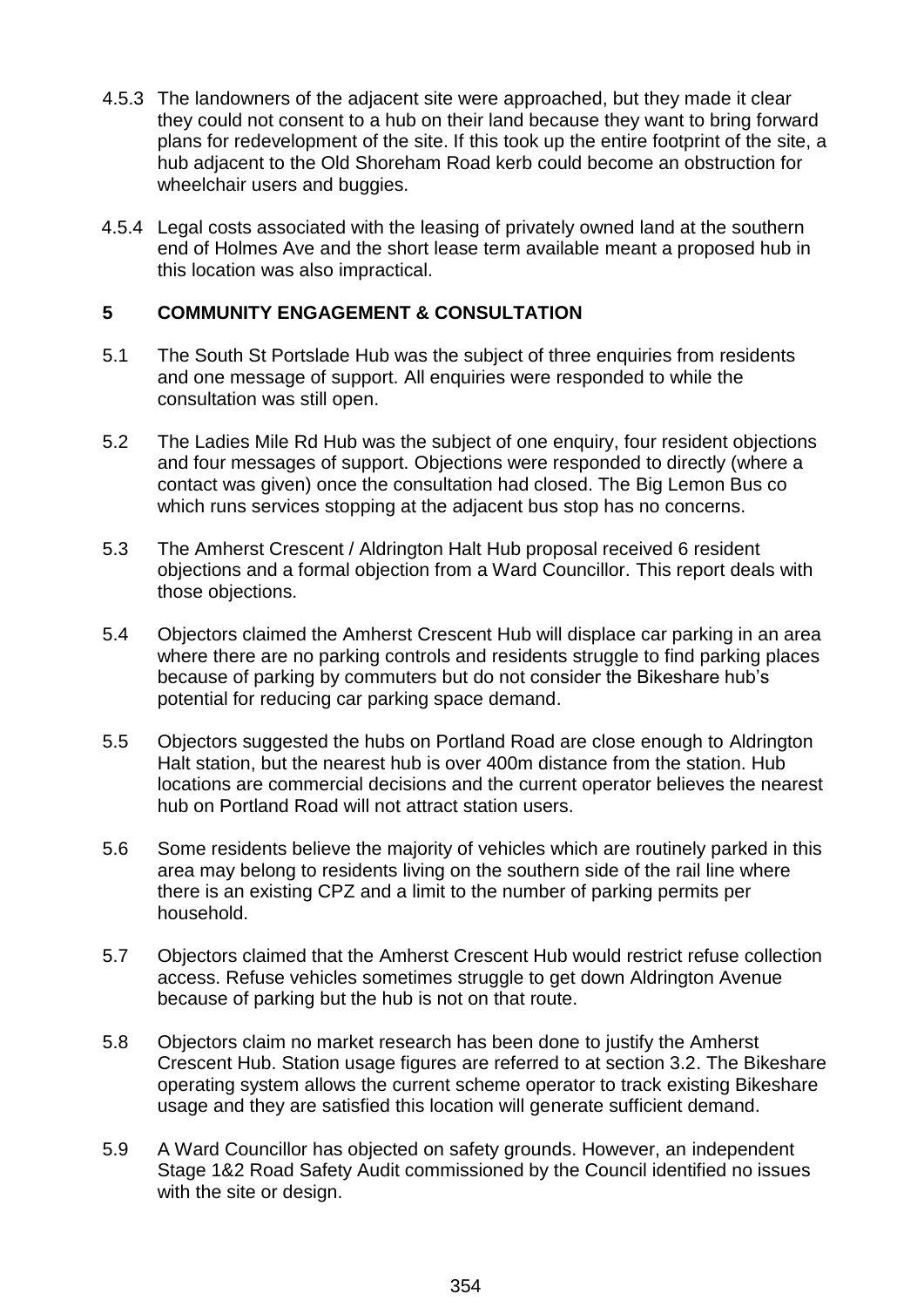- 5.10 There is no evidence in collision data city-wide that speeding cyclists are a major factor in pedestrian casualties. Motorised vehicles cause the majority of pedestrian injuries and this proposal removes car parking from an area used by many pedestrians.
- 5.11 The Traffic Management officer at Sussex Police had no concerns about the proposed location or design of any of the three hubs concerned.
- 5.12 Govia Thameslink's Area Manager West Coastway welcomed the Amherst Crescent Hub as evidence of work being done to benefit the use of cycles

## **6. CONCLUSION**

- 6.1 The Amherst Crescent Bikeshare Hub and extra private cycle parking will benefit station users, encourage rail use and reduce demand for car parking in the area.
- 6.2 Safety concerns about the Amherst Crescent Hub are not supported by the Independent Safety Audit or Sussex Police.
- 6.3 Nearby hubs will not encourage commuting journeys using the station. The Hub may deter fly parking from other areas in this unregulated area and will not impact on refuse collection in the area.

## **7. FINANCIAL & OTHER IMPLICATIONS:**

#### Financial Implications:

7.1 Funding for the Amherst Crescent Hub is included within the 2021-22 BTN Bikeshare capital budget agreed at Policy and Resources committee. Funding for South St Portslade and Ladies Mile Rd Patcham will come from Emergency Active Travel Fund 2 grant funding and was part of the bid.

*Finance Officer Consulted: James Hengeveld Date: 01/06/21*

Legal Implications:

7.2 Anyone can object to the making of a Traffic Regulation Order within 21 days beginning with the date the traffic authority has complied with the statutory publicity requirements. The traffic authority must transparently consider all consultation responses and objections and conscientiously take them into account in finalising proposals even if it is ultimately decided that any responses or objections are without merit. After considering any objections the traffic authority may decide not to proceed with an order or to make it with or without modifications.

*Lawyer Consulted: Stephanie Stammers Date: 27 May 2021*

## Equalities *Implications*:

7.3 None of the sites reduces footway width or disabled parking space.

Sustainability Implications: